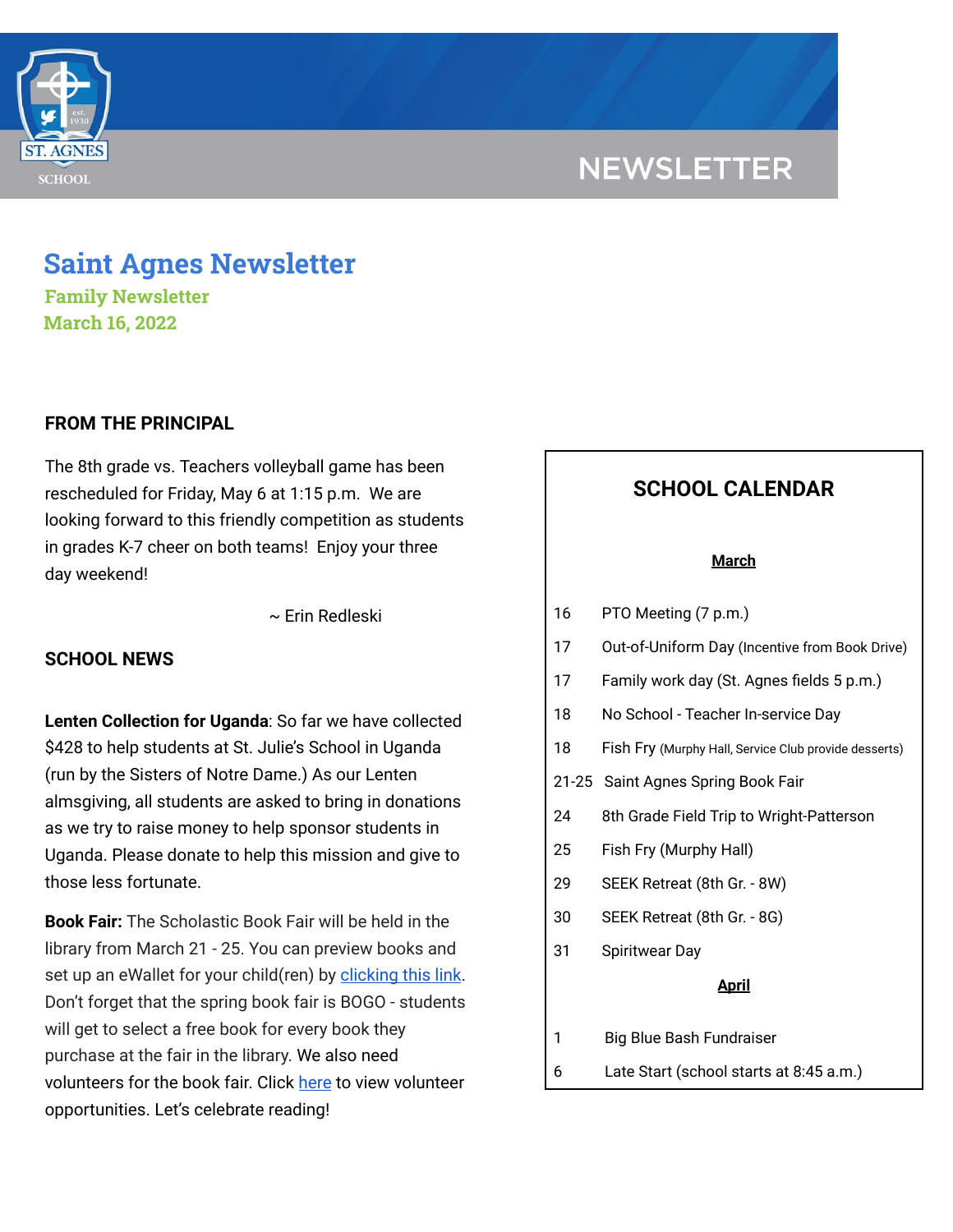**Cafeteria Menu Change:** Tomorrow (3/17/22) the hot lunch will be French toast - not pancakes.

**COVID-19:** Saint Agnes currently has zero active cases.

**Yearbooks**: Order your 2021-2022 yearbook now. What's the best way to preserve your child's school year memories? Purchase a yearbook! Our yearbook features a special montage cover and photos from grade level, whole school, and sports activities throughout the year! Yearbook orders are sold online only at [www.ybpay.com.](http://www.ybpay.lifetouch.com/) Use the code 1928022 for our school. Deadline to order is April 13th and yearbooks will be delivered in August 2022.

**Last year's yearbooks (2020-2021 school year)**: We have a couple yearbooks from last year available for purchase. Yearbooks cost \$15. Please contact Mrs. Sucher in the school office msucher@saintagnes.com if interested.

**Family Service Hours**: Don't forget to log your service hours in Sycamore. Video [instructions](https://drive.google.com/file/d/1cmYj9N-NF2btSiiG8QdTD20q2RJRpwk7/view?usp=sharing) available here.

## **PTO**

**PTO Meeting:** Our next meeting is Wednesday (tonight) at 7:00 PM in the school library. If you are unable to attend in person, please join us virtually at [meet.google.com/gzy-pywx-grs](http://meet.google.com/gzy-pywx-grs). We are planning for many year end events and would love more volunteers. We are always looking for volunteers, if you are interested or have questions, please email saintagnesschoolpto@gmail.com

**Big Blue Bash Updates -** Tickets are ON SALE NOW!! Tickets can be purchased electronically at [BBB2022.givesmart.com](http://bbb2022.givesmart.com/). Also available online are First Pick Raffle Tickets - only 400 97 available! Cash! Cash! Cash! and more INCLUDING the *\$500 Saint Agnes Tuition voucher* option!!! All the info is on the site!

**BBB Volunteer Opportunities** - Grab a friend and grab a shift at the Big Blue Bash! There are TONS of opportunities to volunteer for a couple hours here and there the week of & the night of Big Blue Bash! Help create baskets and prep decorations before, or (since you're coming to the event anyway) spend an hour at the Pick 6 wheel or manning the Silent Auction with your spouse or besties. Or join us Saturday for clean up! Everything counts toward your family Service Hours. Some restrictions (age, VIRTUS training, ticket needed) apply depending on the opportunity, make sure you read the descriptions. It's all for fun and in service to the school! <https://signup.com/go/DczsopA>

#### **Mission Statement of Saint Agnes School**

Saint Agnes School exists to provide excellence in Catholic education while inspiring and empowering our students to live the Gospel message of Jesus Christ. As compassionate and faithful Christians, we continue to pursue our spiritual journey, achieve our highest academic potential, and be stewards of the Catholic faith to others.